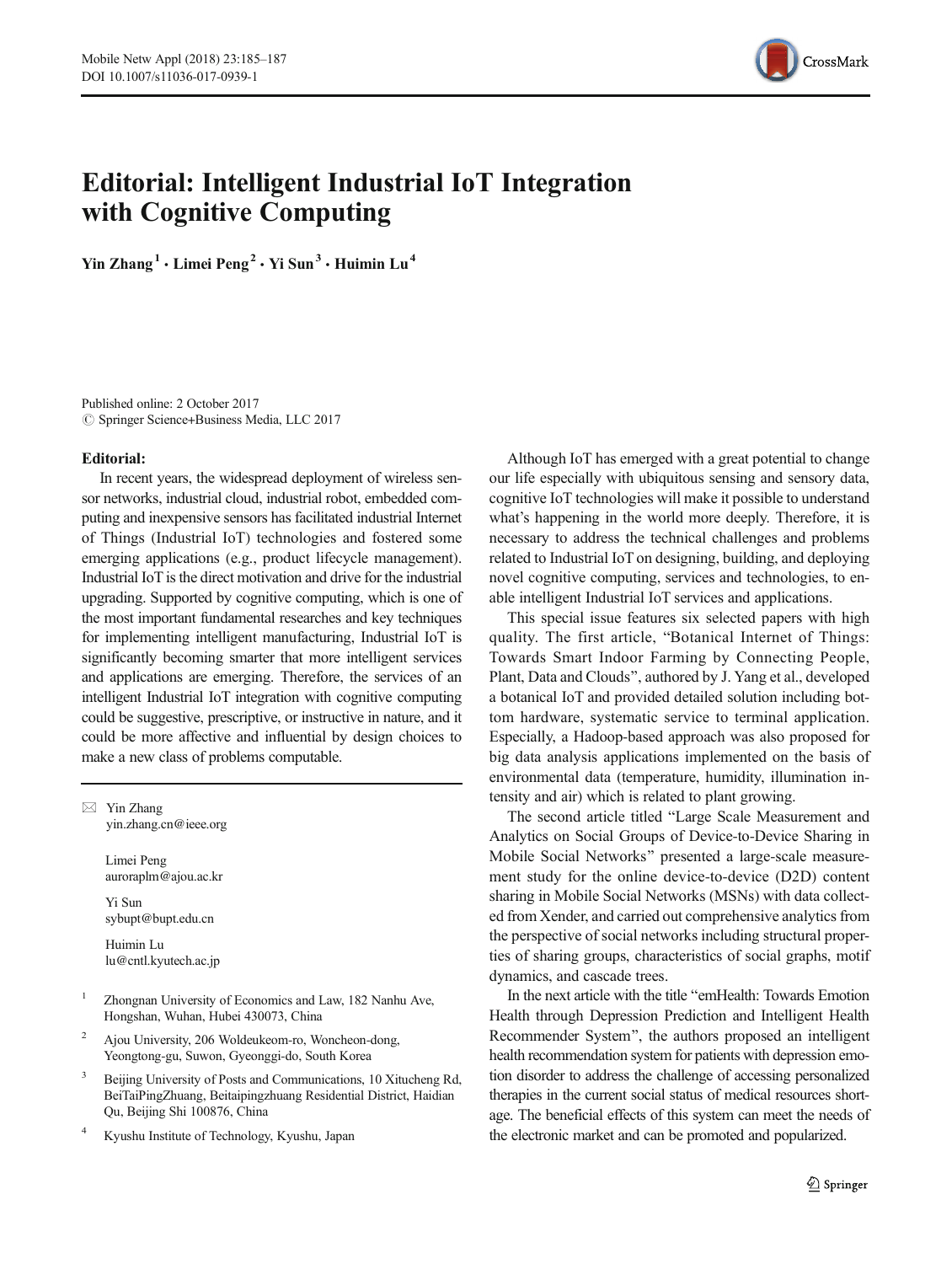The resource utilization of servers (such as CPU, memory) is an important performance metric in data center networks (DCNs). The fourth article titled "Improving Resource Utilization via Virtual Machine Placement in Data Center Networks" proposed a correlation-aware virtual machine placement scheme that effectively places virtual machines on physical machines. Specifically, neural networks model and factor model are implemented to forecast the resource utilization trend data according to the historical resource utilization data, while three correlation-aware virtual machine placement algorithms are developed to enhance resource utilization while meeting the user-defined service level agreements (SLAs).

With the recent development of Cognitive Internet of Things (CIoT) and the potential of Cyber Physical System (CPS), people's daily activities become smarter, and intelligent. The combination of CIoT and CPS can greatly enhance the quality of people's life. The fifth article, "Verifying the images authenticity in Cognitive Internet of Things (CIoT)-oriented Cyber Physical System" proposed CIoT-CPS that comprises of two main models: user activity cognitive model based on machine learning to have meaningful data, and image authentication model to verify the authenticity of images captured by various devices.

The last article titled "Fractal Research on the Edge Blur Threshold Recognition in Big Data Classification^ investigated efficient trust prediction in a large-scale social network. The authors proposed the edge blur threshold algorithm for addressing to the issues in traditional big data classification, such as inaccuracies and great errors. It classified the big data based on the reduction of feature dimensions, and also classified the data on the basis of the differences of the selected data. To determine the edge blur threshold, it used the least squares method. Combined with the decision tree method, it finally realized the classification of big data.

Acknowledgements The guest editors are thankful to our reviewers for their effort in reviewing the manuscripts. We also thank the Edit-in-Chief, Dr. Imrich Chlamtac for his supportive guidance during the entire process. The special issue is sponsored by China National Natural Science Foundation (Grant No. 61702553), MOE (Ministry of Education in China) Project of Humanities and Social Sciences (Grant No. 17YJCZH252).



Yin Zhang is an Assistant Professor of the School of Information and Safety Engineering, Zhongnan University of Economics and Law (ZUEL), China. He is an IEEE Senior Member since 2016. He is an Excellent Young Scholar at ZUEL. He is Vicechair of IEEE Computer Society Big Data STC. He was a Poster-Doctoral Fellow in the School of Computer Science and Technology at Huazhong University of Science and

Technology, China. He serves as editor or associate editor for IEEE Access, IEEE Sensors Journal, etc. He is a Guest Editor for Mobile Networks and Applications, Sensors, Multimedia Tools and Applications, Journal of Medical Systems, New Review of Hypermedia and Multimedia, etc. He also served as Track Chair of IEEE CSCN 2017, TPC Co-Chair of CloudComp 2015 and TRIDENTCOM 2017, etc. He has published more than 60 prestigious conference and journal papers. His research interests include intelligent service computing, big data, social network, etc.



Limei Peng received the M.S. and Ph.D. degrees from the Chonbuk National University, South Korea, in 2006 and 2010, respectively. In 2011, she was a Research Professor with Grid Middleware Research Center, Korea Advanced Institute of Science and Technology, South Korea. She was an Associate Professor with the School of Electronic and Information Engineering, Soochow University, China, for more than two years. She is currently an

Assistant Professor with the Department of Industrial Engineering, Ajou University, South Korea. Her research interests fall in optical communication networks and protocols, datacenter networks, software defined networks, and cloud computing networks.